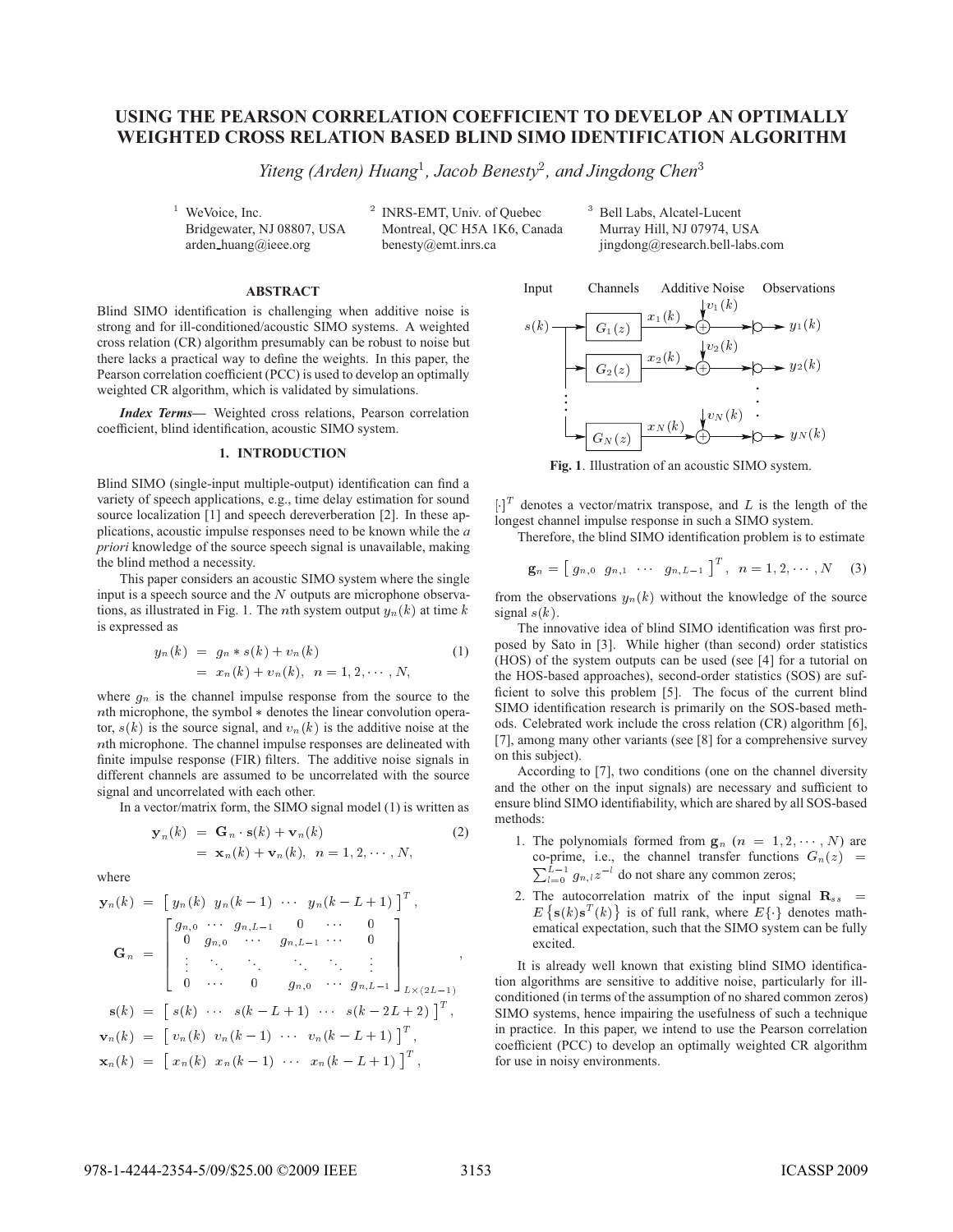## **2. WEIGHTED AND TRADITIONAL CROSS RELATION**

In the absence of noise (i.e.,  $y_n = x_n$ ), a SIMO system has the following cross relations (CRs):

$$
y_i * g_j = s * g_i * g_j = y_j * g_i, \ \ i, j = 1, 2, \cdots, N. \tag{4}
$$

At time  $k$ , we then have

$$
\mathbf{y}_i^T(k)\mathbf{g}_j = \mathbf{y}_j^T(k)\mathbf{g}_i, \ \ i, j = 1, 2, \cdots, N. \tag{5}
$$

Multiplying (5) by  $y_i(k)$  from the left side and taking expectation yields

$$
\mathbf{R}_{y_i y_i} \mathbf{g}_j = \mathbf{R}_{y_i y_j} \mathbf{g}_i, \quad i, j = 1, 2, \cdots, N,
$$
 (6)

where  $\mathbf{R}_{y_iy_j} \stackrel{\triangle}{=} E\left\{ \mathbf{y}_i(k)\mathbf{y}_i^T(k) \right\}.$ 

When noise is present, for N model FIR filters  $h_n$  ( $n =$  $1, 2, \dots, N$ , an error signal can be defined as follows

$$
e_{ij}(k) \stackrel{\triangle}{=} \mathbf{y}_i^T(k)\mathbf{h}_j - \mathbf{y}_j^T(k)\mathbf{h}_i.
$$
 (7)

Accordingly, a weighted cost function can be formulated as

$$
J = \sum_{i=1}^{N-1} \sum_{j=i+1}^{N} w_{ij} \cdot E\{e_{ij}^{2}(k)\},
$$
 (8)

where  $w_{ij} > 0$  are weighting factors and should be symmetric, i.e.,  $w_{ij} = w_{ji}$ . We can use the expression

$$
E\{e_{ij}^2(k)\} = \mathbf{h}_i^T \mathbf{R}_{y_j y_j} \mathbf{h}_i + \mathbf{h}_j^T \mathbf{R}_{y_i y_i} \mathbf{h}_j - 2\mathbf{h}_j^T \mathbf{R}_{y_i y_j} \mathbf{h}_i, \quad (9)
$$

and compute the gradient of (8) with respect to  $\mathbf{h}_n$ :

$$
\frac{\partial J}{\partial \mathbf{h}_n} = \sum_{i=1}^{n-1} \frac{\partial E\{e_{in}^2(k)\}}{\partial \mathbf{h}_n} \cdot w_{in} + \sum_{j=n+1}^N \frac{\partial E\{e_{nj}^2(k)\}}{\partial \mathbf{h}_n} \cdot w_{nj}
$$

$$
= 2 \sum_{i=1, i \neq n}^N (\mathbf{R}_{y_i y_i} \mathbf{h}_n - \mathbf{R}_{y_i y_n} \mathbf{h}_i) w_{in}.
$$
(10)

Equating (10) to zero and putting the  $N$  expressions in a matrix form yields

$$
\mathbf{R}_{y+}(w_{ij})\mathbf{h} = \mathbf{0}_{N L \times 1},\tag{11}
$$

where

$$
\mathbf{R}_{y+}(w_{ij}) \stackrel{\triangleq}{=} \text{traditt}
$$
\n
$$
\begin{bmatrix}\n\sum_{n \neq 1} w_{1n} \mathbf{R}_{y_n y_n} & -w_{12} \mathbf{R}_{y_2 y_1} & \cdots & -w_{1N} \mathbf{R}_{y_N y_1} \\
-w_{12} \mathbf{R}_{y_1 y_2} & \sum_{n \neq 2} w_{2n} \mathbf{R}_{y_n y_n} & \cdots & -w_{N2} \mathbf{R}_{y_N y_2} \\
\vdots & \vdots & \ddots & \vdots \\
-w_{1N} \mathbf{R}_{y_1 y_N} & -w_{2N} \mathbf{R}_{y_2 y_N} & \cdots & \sum_{n \neq N} w_{Nn} \mathbf{R}_{y_n y_n}\n\end{bmatrix},
$$
\n
$$
\mathbf{h} = \begin{bmatrix} \mathbf{h}_1^T & \mathbf{h}_2^T & \cdots & \mathbf{h}_N^T \end{bmatrix}^T.
$$
\n
$$
\rho^2
$$

A weighted CR (WCR) algorithm is then deduced with the solution of (11), i.e., the eigenvector of  $\mathbf{R}_{y+}(w_{ij})$  corresponding to its smallest eigenvalue.

The error signal  $e_{ij}(k)$  defined in (7) consists of two parts: a modeling error and the error caused by additive noise. The modeling error is what we want to minimize over the model filters. But the additive noise has a negative impact on this minimization procedure. Therefore, intuitively if the additive noise signals in the th and  $j$ th channels are stronger than that in the other channels, then  $e_{ij}(k)$  should be de-emphasized in the cost function and  $w_{ij}$  should be relatively smaller. From this perspective, the WCR algorithm is a neat idea for its robustness with noise. But there is no straightforward ways to quantify  $w_{ij}$  in practice. Therefore,  $w_{ij}$  has to be set as 1, leading to the traditional CR method. In the next sections, we will show how the Pearson correlation coefficient can help develop an optimally weighted CR algorithm.

# **3. BLIND SIMO IDENTIFICATION WITH THE SQUARED**

The Pearson correlation coefficient (PCC) of two zero-mean realvalued random variables  $y_1$  and  $y_2$  is defined as [9]:

$$
\rho(y_1, y_2) = \frac{E\{y_1 y_2\}}{\sigma_{y_1} \sigma_{y_2}}, \tag{12}
$$

where  $\sigma_{y_1}^2 = E{y_1^2}$  and  $\sigma_{y_2}^2 = E{y_2^2}$  are the variances of the signals  $y_1$  and  $y_2$ , respectively. In the context of blind SIMO identification, it will be more convenient to work with the squared Pearson correlation coefficient (SPCC):

$$
\rho^{2}(y_{1}, y_{2}) = \frac{E^{2}\{y_{1}y_{2}\}}{\sigma_{y_{1}}^{2}\sigma_{y_{2}}^{2}}.
$$
\n(13)

The SPCC gives an indication on the strength of the linear relationship between the two random variables  $y_1$  and  $y_2$ . We always have  $0 \le \rho^2(y_1, y_2) \le 1$ . If  $\rho^2(y_1, y_2) = 0$ , then  $y_1$  and  $y_2$  are said to be uncorrelated. The closer the value of  $\rho^2(y_1, y_2)$  is to 1, the stronger the correlation between the two variables.

The concept of SPCC can be generalized to the multichannel case. Let  $y_1, y_2, \dots, y_N$  be N zero-mean real-valued random variables. One possible definition for the multichannel SPCC is

$$
\rho^{2}(y_{1}, y_{2}, \cdots, y_{N}) = \frac{2}{N(N-1)} \sum_{i=1}^{N-1} \sum_{j=i+1}^{N} \rho^{2}(y_{i}, y_{j}). \quad (14)
$$

This definition considers all possible two-channel SPCCs between  $y_i$ and  $y_j$ , with  $i \neq j$ , and counts the  $\rho^2(y_i, y_j) = \rho^2(y_j, y_i)$  pair only once. It can be easily checked that  $0 \leq \rho^2(y_1, y_2, \dots, y_N) \leq 1$ . If all the signals are completely correlated, then  $\rho^2(y_1, y_2, \dots, y_N)$  = -. If all the signals are completely uncorrelated with each other, then  $\rho^2(y_1, y_2, \cdots, y_N) = 0.$ 

the difference between the signals  $\mathbf{h}_i^T \mathbf{y}_j(k)$  and  $\mathbf{h}_j^T \mathbf{y}_i(k)$  with the In the problem of blind SIMO identification, instead of using the traditional mean square error (MSE) to define (7), we can measure SPCC:

$$
\left| \n\begin{array}{cc} \n\end{array} \n\phi^2 \left[ \mathbf{h}_i^T \mathbf{y}_j(k), \mathbf{h}_j^T \mathbf{y}_i(k) \right] = \frac{\left( \mathbf{h}_i^T \mathbf{R}_{y_j y_i} \mathbf{h}_j \right)^2}{\left( \mathbf{h}_i^T \mathbf{R}_{y_j y_j} \mathbf{h}_i \right) \left( \mathbf{h}_j^T \mathbf{R}_{y_i y_i} \mathbf{h}_j \right)} . \n\tag{15}
$$

 $\sum_{n} w_{N,n} \mathbf{R}_{y_n y_n}$  model filters that maximize the multichannel SPCC Then the channel impulse responses are determined by searching the

$$
\rho^{2}(\mathbf{h}) \stackrel{\triangle}{=} \frac{2}{N(N-1)} \sum_{i=1}^{N-1} \sum_{j=i+1}^{N} \rho^{2} \left[ \mathbf{h}_{i}^{T} \mathbf{y}_{j}(k), \mathbf{h}_{j}^{T} \mathbf{y}_{i}(k) \right] (16)
$$
  
\n
$$
= \frac{2}{N(N-1)} \sum_{i=1}^{N-1} \sum_{j=i+1}^{N} \alpha_{ij}(\mathbf{h}) \alpha_{ji}(\mathbf{h})
$$
  
\n
$$
= \frac{2}{N(N-1)} \sum_{i=1}^{N-1} \sum_{j=i+1}^{N} \beta_{ij}(\mathbf{h}) \left( \mathbf{h}_{i}^{T} \mathbf{R}_{y_{j} y_{i}} \mathbf{h}_{j} \right),
$$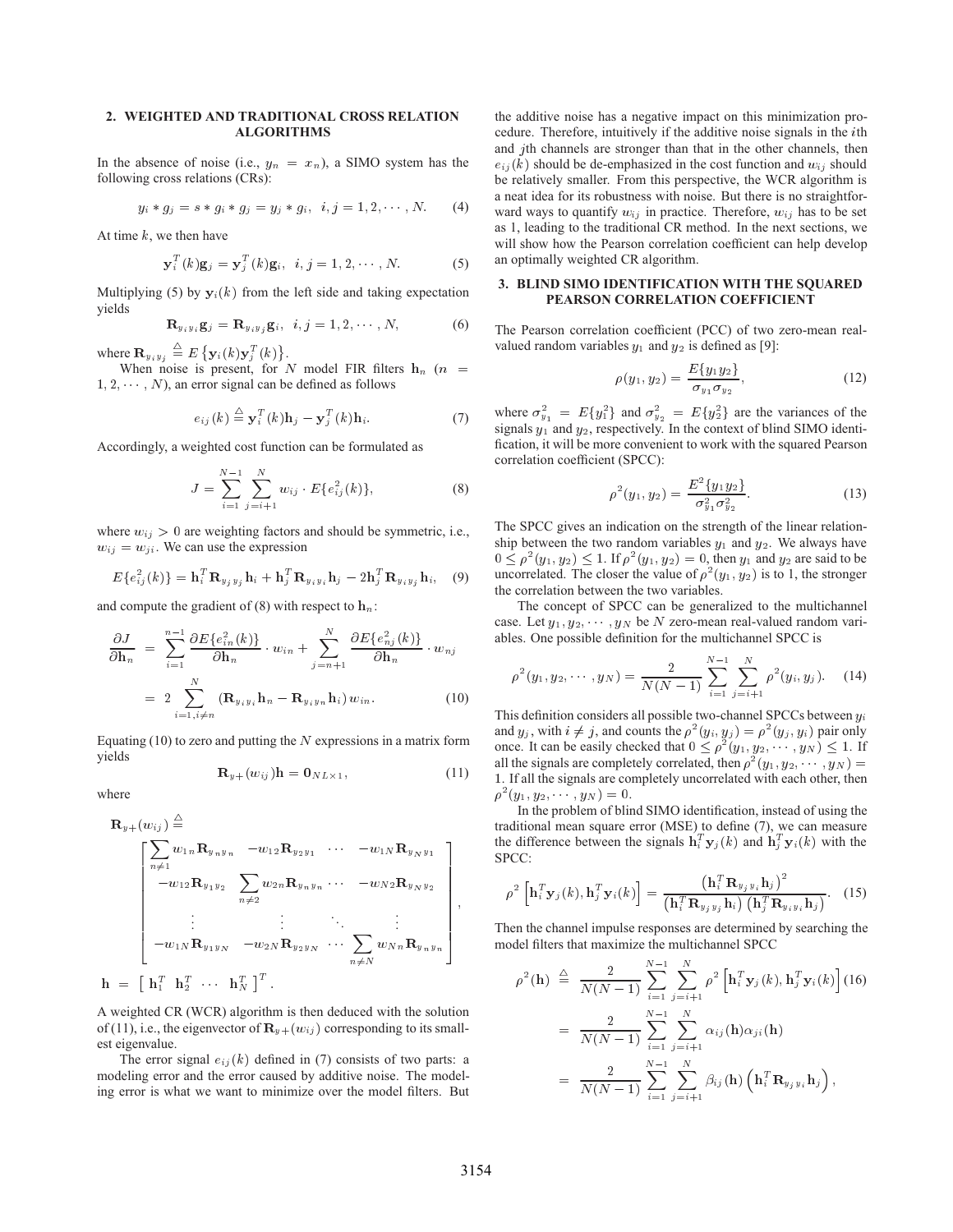where

$$
\alpha_{ij}(\mathbf{h}) \triangleq \frac{\mathbf{h}_i^T \mathbf{R}_{y_j y_i} \mathbf{h}_j}{\mathbf{h}_i^T \mathbf{R}_{y_j y_j} \mathbf{h}_i},
$$
\n
$$
\beta_{ij}(\mathbf{h}) \triangleq \frac{\mathbf{h}_i^T \mathbf{R}_{y_j y_j} \mathbf{h}_i}{(\mathbf{h}_i^T \mathbf{R}_{y_j y_j} \mathbf{h}_i) (\mathbf{h}_j^T \mathbf{R}_{y_i y_i} \mathbf{h}_j)}
$$
\n
$$
= \frac{\alpha_{ij}(\mathbf{h})}{(\mathbf{h}_j^T \mathbf{R}_{y_i y_i} \mathbf{h}_j)} = \beta_{ji}(\mathbf{h}).
$$

It can be checked that  $\rho^2(h) = 1$  if and only if  $h_n = c_n g_n$ , where  $c_n \neq 0$   $(n = 1, 2, \dots, N)$  are N arbitrary constants.

Taking the gradient of  $\rho^2$  (h) in (16) with respect to  $\mathbf{h}_n$  produces

$$
\frac{\partial \rho(\mathbf{h})}{\partial \mathbf{h}_n} = \frac{4}{N(N-1)} \left[ \sum_{i=1, i \neq n}^N \beta_{in}(\mathbf{h}) \mathbf{R}_{y_i y_n} \mathbf{h}_i - \frac{N}{2N} \alpha_{ni}(\mathbf{h}) \beta_{in}(\mathbf{h}) \mathbf{R}_{y_i y_i} \mathbf{h}_n \right], \qquad \text{(17)} \quad \text{SF} \quad \text{hat} \quad n = 1, 2, \cdots, N. \qquad \text{m}
$$

Equating the gradient (17) to zero and putting the  $N$  expressions in a matrix form yields

$$
\mathbf{R}_{y+}(\mathbf{h}) \cdot \mathbf{h} = \mathbf{0}_{NL \times 1},\tag{18}
$$

where

 $\lambda$ 

$$
\mathbf{R}_{y+}(\mathbf{h}) \stackrel{\triangleq}{=} \begin{bmatrix} \mathbf{D}_{1}(\mathbf{h}) & -\beta_{12}(\mathbf{h})\mathbf{R}_{y_{2}y_{1}} & \cdots & -\beta_{1N}(\mathbf{h})\mathbf{R}_{y_{N}y_{1}} \\ -\beta_{12}(\mathbf{h})\mathbf{R}_{y_{1}y_{2}} & \mathbf{D}_{2}(\mathbf{h}) & \cdots & -\beta_{2N}(\mathbf{h})\mathbf{R}_{y_{N}y_{2}} \\ \vdots & \vdots & \ddots & \vdots \\ -\beta_{1N}(\mathbf{h})\mathbf{R}_{y_{1}y_{N}} & -\beta_{2N}(\mathbf{h})\mathbf{R}_{y_{2}y_{N}} & \cdots & \mathbf{D}_{N}(\mathbf{h}) \end{bmatrix},
$$

and

$$
\mathbf{D}_i(\mathbf{h}) = \sum_{n=1, n \neq i}^{N} \alpha_{in}(\mathbf{h}) \beta_{in}(\mathbf{h}) \mathbf{R}_{y_n y_n}, \quad i = 1, 2, \cdots, N.
$$

Equation  $(18)$  is highly nonlinear with respect to  $h$ , but a simple way to solve it is by iterations. The eigenvector of  $\mathbf{R}_{y+}$  corresponding to its smallest eigenvalue, i.e., the solution of the traditional CR algorithm, is taken as the initial estimate  $h(0)$ . Then in the t<sup>th</sup>  $(t \geq 1)$  iteration,  $h(t)$  is updated by the eigenvector of  $\mathbf{R}_{y+}[\mathbf{h}(t-1)]$  corresponding to its smallest eigenvalue. This procedure proceeds until convergence or a specified maximum number of iterations  $T$  has been reached. This iterative procedure is summarized in Table 1.

When noise is weak and  $h \approx g$  after convergence, we learn from the cross relation (6) that

$$
\alpha_{ij}(\mathbf{h}) \approx 1, \tag{19}
$$

$$
\beta_{ij}(\mathbf{h}) \approx \frac{1}{\mathbf{h}_j^T \mathbf{R}_{y_i y_i} \mathbf{h}_j} = \frac{1}{\mathbf{h}_i^T \mathbf{R}_{y_j y_j} \mathbf{h}_i} \ge 0. \tag{20}
$$

In this case, (18) evolves into (11) with  $w_{ij} = \beta_{ij}(\mathbf{h})$ . So the use of SPCC provides an optimal way to define  $w_{ij}$  in the WCR algorithm. From (20), we see that  $\beta_{ij}$  is reverse proportional to the power of the  $j$ th and/or the  $i$ th channel outputs. This makes sense since a channel output with a higher power implies stronger additive noise in this channel (assuming the same gain over all channels of the SIMO system). Then, per the discussion at the end of last section,  $w_{ij}$ should be lower.

**Table 1**. The iterative SPCC-based algorithm for blind SIMO identification.

|            | Initialization: $h(0) = \text{mineig}(\mathbf{R}_{u+})$                                                                                                              |
|------------|----------------------------------------------------------------------------------------------------------------------------------------------------------------------|
| Iteration: | For $t = 1, 2, \ldots, T$ compute                                                                                                                                    |
|            | $\alpha_{ij}\left[\mathbf{h}(t-1)\right] = \frac{\mathbf{h}_i^T(t-1)\mathbf{R}_{y_jy_i}\mathbf{h}_j(t-1)}{\mathbf{h}_i^T(t-1)\mathbf{R}_{y_jy_j}\mathbf{h}_i(t-1)},$ |
|            | $\beta_{ij}\left[\mathbf{h}(t-1)\right] = \frac{\alpha_{ij}\left[\mathbf{h}(t-1)\right]}{\mathbf{h}_j^T(t-1)\mathbf{R}_{y_i y_i} \mathbf{h}_j(t-1)},$                |
|            | $\mathbf{h}(t) =$ mineig $\{\mathbf{R}_{y+}[\mathbf{h}(t-1)]\},\$                                                                                                    |

where mineig $(A)$  stands for the eigenvector of  $A$  corresponding to its smallest eigenvalue.

### **4. SIMULATIONS**

In this section, we will evaluate the performance of the developed SPCC algorithm in comparison with the CR batch method by simulations. Similar to our earlier studies on this subject, we use the normalized projection misalignment (NPM) in dB as the performance measure, which is given by

$$
NPM(\mathbf{h}, \mathbf{g}) \stackrel{\triangle}{=} 20 \log_{10} \frac{1}{N} \sum_{n=1}^{N} \left[ \left\| \mathbf{g}_n - \frac{\mathbf{g}_n^T \mathbf{h}_n}{\mathbf{h}_n^T \mathbf{h}_n} \cdot \mathbf{h}_n \right\| / \|\mathbf{g}_n\| \right].
$$
\n(21)

The first experiment is concerned with a simple three-channel SIMO system whose impulse responses are

$$
\mathbf{g}_1 = \begin{bmatrix} 1 & -2\cos(\theta) & 1 \end{bmatrix}^T,
$$
  
\n
$$
\mathbf{g}_2 = \begin{bmatrix} 1 & -2\cos(\theta + \vartheta) & 1 \end{bmatrix}^T,
$$
  
\n
$$
\mathbf{g}_3 = \begin{bmatrix} 1 & -2\cos(\theta + 2\vartheta) & 1 \end{bmatrix}^T,
$$
\n(22)

where  $\theta$  and  $\vartheta$  controls the positions of the zeros of the three channels. For  $\theta = \pi/10$  and  $\vartheta = 2\pi/3$ , the zeros of the three channels are separated far away to each other. The system is definitely blindly identifiable and hence is deemed well-conditioned (WC). For  $\theta = \theta = \pi/10$ , the SIMO system is regarded as ill-conditioned (IC) since the zeros of the two channels are quite close, which is about to invalidate the identifiability assumption of no common zeros. Such a SIMO system was first introduced in [10] (with only the first two channels) and was then widely employed in the studies of blind SIMO identification.

The source is an uncorrelated binary phase-shift-keying (BPSK) sequence and the additive noise is i.i.d. zero-mean Gaussian at a specified signal-to-noise radio (SNR) defined as follows

$$
\text{SNR}_n \triangleq 10 \log_{10} \frac{\sigma_s^2 \|\mathbf{g}_n\|^2}{\sigma_{v_n}^2}, \ \ n = 1, 2, \cdots, N. \tag{23}
$$

We set the SNR of the first two channels always equal but 10 dB higher than that of the third channel in order to study whether the weights in the SPCC algorithm would vary with the channel SNR as expected from our analysis.

For each channel of the SIMO system, 500 output samples were used. The SPCC algorithm took less than  $T = 5$  iterations to converge.

 performances are comparable for high SNRs. This advantage of the For each set of specified SNRs, we averaged the NPMs of 100 Monte-Carlo trials. The results are presented in Fig. 2. We see that the SPCC performs better than the batch CR for low SNRs and their SPCC is more evident for the ill-conditioned system.